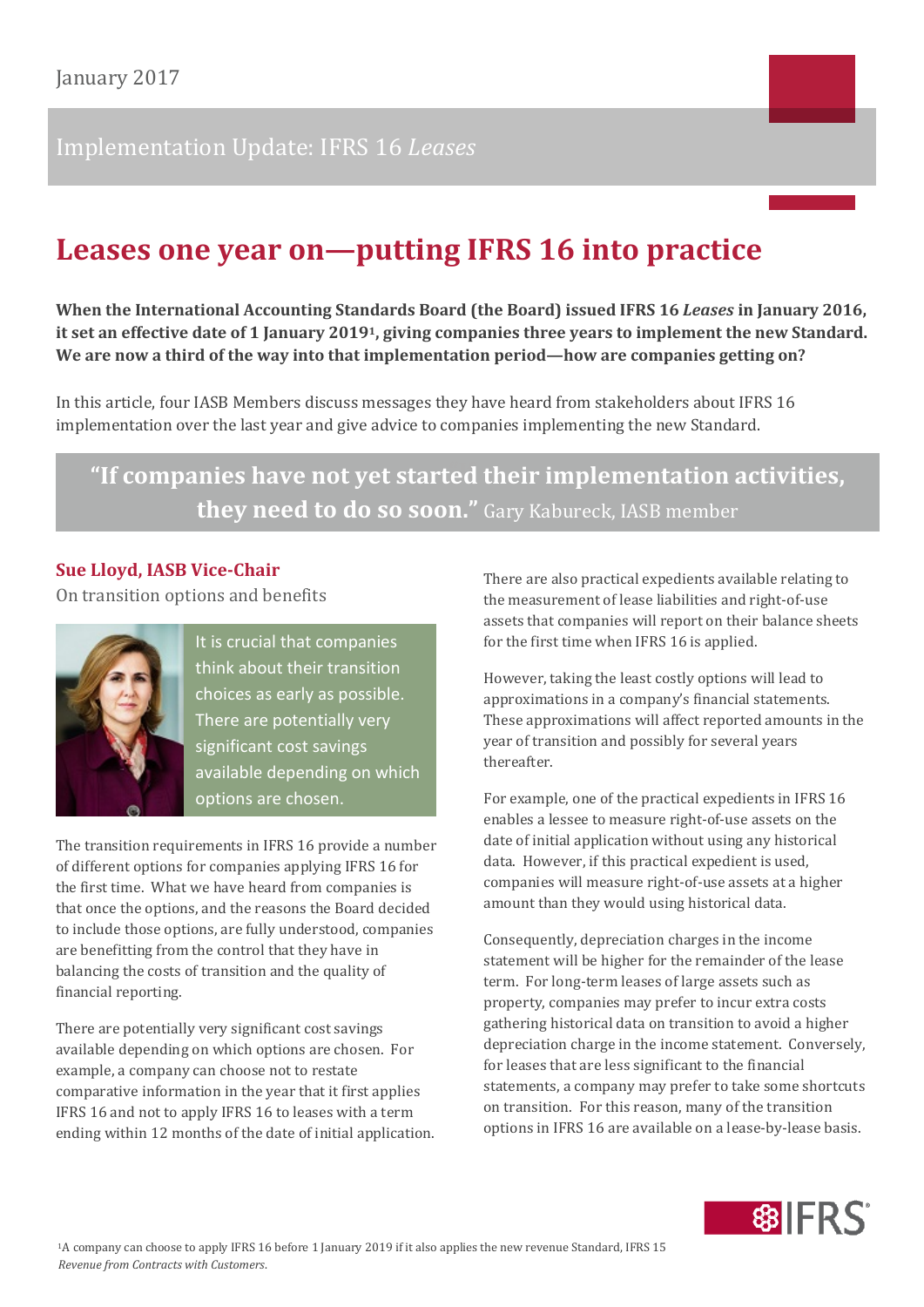It is therefore crucial that companies think about their transition choices as early as possible. This will enable them to make the best use of the cost savings available, and find the right balance between cost and reporting outcomes based on their own particular lease portfolio.

#### **Gary Kabureck, IASB Member**

On early planning and practical steps



Companies must allow themselves sufficient time for the practical steps involved in implementing IFRS 16. There are some time-consuming steps to be taken in the early stages.

Another important reason to make transition decisions as early as possible is to allow sufficient time to implement those decisions. In addition to understanding the technical requirements in the new Standard, companies must allow themselves sufficient time for the practical steps involved in implementing IFRS 16.

One reason the Board provided a three-year implementation period is because many companies told us they would need that time to implement the requirements. We are now a third of the way into the implementation period and if companies have not yet started their implementation activities, they need to do so soon. Those companies that have already started are finding that there are some time-consuming steps to be taken in the early stages.

For example, some companies with large volumes of leases are finding that the initial step of identifying and locating all of their lease contracts may in itself be a substantial task. This is particularly true for companies that do not maintain lease records centrally.

Companies next need to establish a process for entering those contracts into their accounting system and ensuring that the data entered is accurate. This is another step that is likely to be time consuming for companies with high volumes of operating leases today.

Accounting teams are also likely to need to spend time talking to other parts of the business. This is not only to identify contracts, but also to understand the reasons for contract provisions such as extension options and variable payments. Such contract provisions will need to be understood to account for leases appropriately applying IFRS 16. Companies will also benefit from engaging with their auditors in the early stages of implementation, particularly in relation to any accounting judgements applied during the implementation process.

A final point to note about timing and transition options: if a company applies IFRS 16 retrospectively, restating comparative information, IFRS 16 will have to be applied to the 2018 financial information. In other words, these companies will need to start capturing IFRS 16 information just one year from now.

#### **Darrel Scott, IASB Member**

On judgements and discount rates



Companies could benefit significantly from an early consideration of their approach to determining discount rates.

Most accounting judgements required to apply IFRS 16 are already required applying IAS 17. That is because IFRS 16, in essence, increases the population of contracts to which finance lease accounting judgements need to be applied. Most companies that will apply IFRS 16 will have had experience applying the judgements required by the new Standard, albeit to a smaller population of contracts.

Although the judgements involved in applying IFRS 16 and IAS 17 are similar, some new information is needed to apply the requirements in IFRS 16. Most notably, companies need to establish the discount rate for each lease, including those that were formerly operating leases. Determining an appropriate discount rate for what were formerly operating leases is a new process, and is likely to be one of the most challenging areas to implement.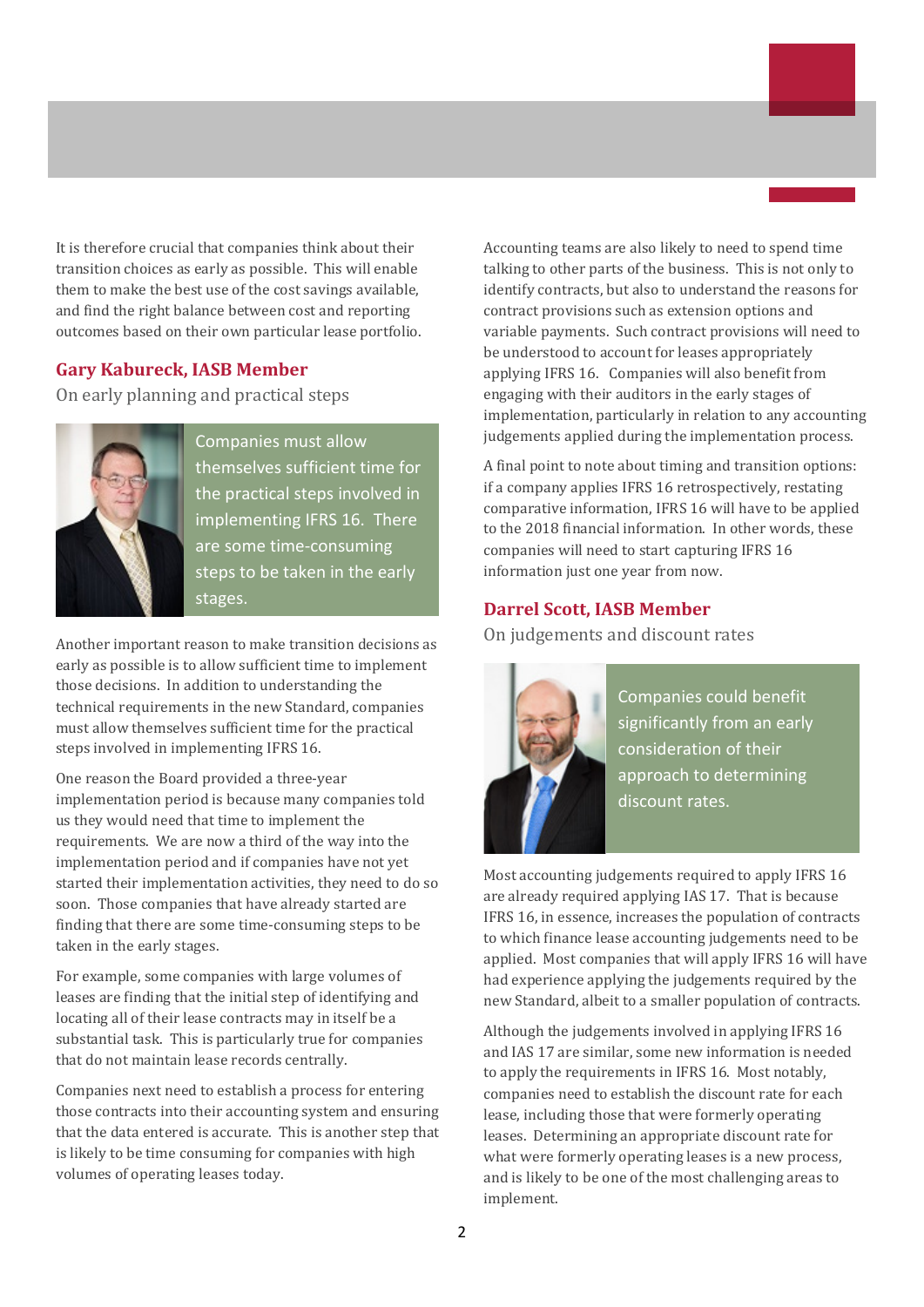IFRS 16 includes two ways to determine discount rates. The first is to use the rate implicit in the lease. If a lessee already has the information, it is straightforward to establish this rate. However, it is likely that in many cases lessees will not currently have sufficient information about how the lessor priced the contract to determine this discount rate. For example, the lessee would need to know any initial direct costs of the lessor and any residual value the lessor has assigned to the asset that it expects to get back at the end of the lease term.

If it is not practicable to determine the rate implicit in the lease, then the lessee instead uses its incremental borrowing rate for that lease. In an audience survey taken at a recent IFRS Foundation conference, 74 per cent of the audience expected to use incremental borrowing rates when applying IFRS 16.

To arrive at an appropriate incremental borrowing rate for the lease, lessees need to think about the factors a lender would typically consider, such as the lease term, the value of the right-of-use asset, the nature of the asset and the economic environment. Lessees may also want to think about whether they have any groups of leases with similar characteristics. If so, they may be able to determine a discount rate for a portfolio of similar contracts.

Based on the feedback we have heard, the biggest challenge relating to discount rates is determining an appropriate incremental borrowing rate for long-term leases such as long-term leases of property. Lessees cannot always identify a rate for a similar borrowing to use as a starting point. In these cases, lessees may benefit from thinking about how they assessed the price of the lease at contract inception.

For example, at inception, what rate the lessee used to assess whether the long-term lease pricing was reasonable? Alternatively, lessees could think about starting with other observable rates such as relevant property yields, and then consider how those observable rates might need to be adjusted to reflect the lessee's own risk profile.

Companies need to establish what kind of information they already have, or might be able to access. If companies have contracts for which establishing the discount rate may require judgement or additional

information, they could benefit significantly from an early consideration of their approach to determining discount rates.

#### **Stephen Cooper, IASB Member**

On investor expectations and lease disclosures between now and 2019



Ensuring that lease disclosures are complete and robust before 2019 will avoid unnecessary complications on transition.

A recurring theme we have heard over the last few months is the importance of companies ensuring that they are happy with their IAS 17 operating lease commitment note *before* the transition to IFRS 16. We have heard this from both preparers and users of financial statements. Some users have indicated that, assuming there are no surprises on transition, applying IFRS 16 is not expected to give rise to changes in credit ratings or the cost of finance. Credit-rating agencies and lenders already estimate the effects of off balance sheet leases on financial leverage and, economically, nothing changes when IFRS 16 is applied.

A user of financial statements might reasonably expect that the amount of lease liabilities appearing on the balance sheet when IFRS 16 is first applied will be broadly similar to previously reported operating lease commitments, adjusted for the effect of discounting. If the amount of lease commitments on the balance sheet in 2019 is likely to differ from investor expectations, communicating early is the best approach. We know some companies are thinking about this already.

Differences could arise because judgements about whether to include particular amounts in lease liabilities become more critical when IFRS 16 is applied. Today, the inclusion of an amount as a lease payment often affects only the operating lease commitment note; when IFRS 16 is applied, it will affect the face of the primary financial statements. Therefore, some companies are expecting to